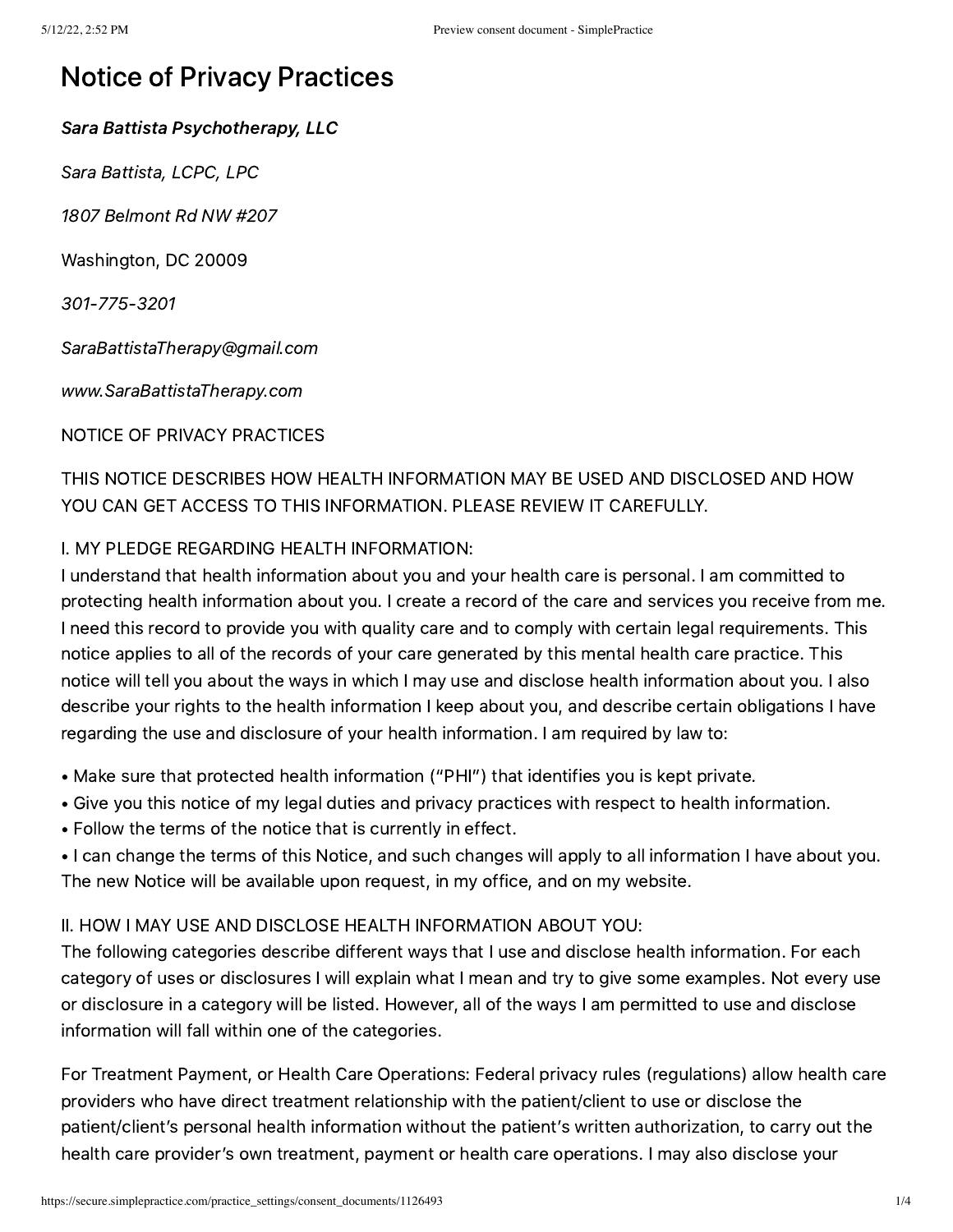#### 5/12/22, 2:52 PM Preview consent document - SimplePractice

protected health information for the treatment activities of any health care provider. This too can be done without your written authorization. For example, if a clinician were to consult with another licensed health care provider about your condition, we would be permitted to use and disclose your person health information, which is otherwise confidential, in order to assist the clinician in diagnosis and treatment of your mental health condition.

Disclosures for treatment purposes are not limited to the minimum necessary standard. Because therapists and other health care providers need access to the full record and/or full and complete information in order to provide quality care. The word "treatment" includes, among other things, the coordination and management of health care providers with a third party, consultations between health care providers and referrals of a patient for health care from one health care provider to another.

Lawsuits and Disputes: If you are involved in a lawsuit, I may disclose health information in response to a court or administrative order. I may also disclose health information about your child in response to a subpoena, discovery request, or other lawful process by someone else involved in the dispute, but only if efforts have been made to tell you about the request or to obtain an order protecting the information requested.

III. CERTAIN USES AND DISCLOSURES REQUIRE YOUR AUTHORIZATION:

. Psychotherapy Notes. I do keep "psychotherapy notes" as that term is defined in 45 CFR § 164.501, and any use or disclosure of such notes requires your Authorization unless the use or disclosure is: a. For my use in treating you.

b. For my use in training or supervising mental health practitioners to help them improve their skills in group, joint, family, or individual counseling or therapy.

- c. For my use in defending myself in legal proceedings instituted by you.
- d. For use by the Secretary of Health and Human Services to investigate my compliance with HIPAA.
- e. Required by law and the use or disclosure is limited to the requirements of such law.
- f. Required by law for certain health oversight activities pertaining to the originator of the psychotherapy notes.
- g. Required by a coroner who is performing duties authorized by law.
- h. Required to help avert a serious threat to the health and safety of others.
- . Marketing Purposes. As a psychotherapist, I will not use or disclose your PHI for marketing purposes.
- . Sale of PHI. As a psychotherapist, I will not sell your PHI in the regular course of my business.

IV. CERTAIN USES AND DISCLOSURES DO NOT REQUIRE YOUR AUTHORIZATION. Subject to certain limitations in the law, I can use and disclose your PHI without your Authorization for the following reasons:

. When disclosure is required by state or federal law, and the use or disclosure complies with and is limited to the relevant requirements of such law.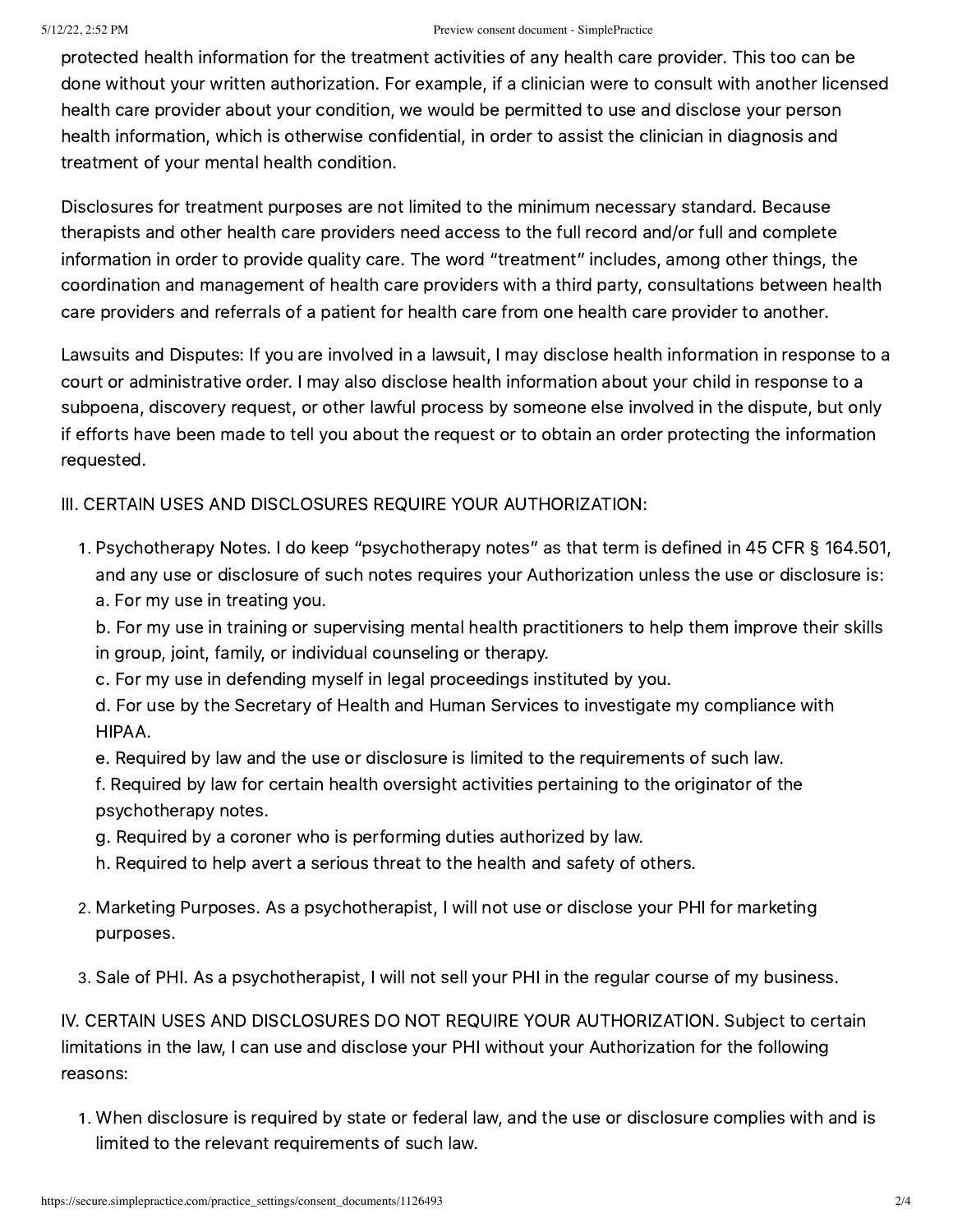- . For public health activities, including reporting suspected child, elder, or dependent adult abuse, or preventing or reducing a serious threat to anyone's health or safety.
- . For health oversight activities, including audits and investigations.
- . For judicial and administrative proceedings, including responding to a court or administrative order, although my preference is to obtain an Authorization from you before doing so.
- . For law enforcement purposes, including reporting crimes occurring on my premises.
- . To coroners or medical examiners, when such individuals are performing duties authorized by law.
- . For research purposes, including studying and comparing the mental health of patients who received one form of therapy versus those who received another form of therapy for the same condition.
- . Specialized government functions, including, ensuring the proper execution of military missions; protecting the President of the United States; conducting intelligence or counter-intelligence operations; or, helping to ensure the safety of those working within or housed in correctional institutions.
- . For workers' compensation purposes. Although my preference is to obtain an Authorization from you, I may provide your PHI in order to comply with workers' compensation laws.
- . Appointment reminders and health related benefits or services. I may use and disclose your PHI to contact you to remind you that you have an appointment with me. I may also use and disclose your PHI to tell you about treatment alternatives, or other health care services or benefits that I offer.

### V. CERTAIN USES AND DISCLOSURES REQUIRE YOU TO HAVE THE OPPORTUNITY TO OBJECT.

. Disclosures to family, friends, or others. I may provide your PHI to a family member, friend, or other person that you indicate is involved in your care or the payment for your health care, unless you object in whole or in part. The opportunity to consent may be obtained retroactively in emergency situations.

VI. YOU HAVE THE FOLLOWING RIGHTS WITH RESPECT TO YOUR PHI:

- . The Right to Request Limits on Uses and Disclosures of Your PHI. You have the right to ask me not to use or disclose certain PHI for treatment, payment, or health care operations purposes. I am not required to agree to your request, and I may say "no" if I believe it would affect your health care.
- . The Right to Request Restrictions for Out-of-Pocket Expenses Paid for In Full. You have the right to request restrictions on disclosures of your PHI to health plans for payment or health care operations purposes if the PHI pertains solely to a health care item or a health care service that you have paid for out-of-pocket in full.
- . The Right to Choose How I Send PHI to You. You have the right to ask me to contact you in a specific way (for example, home or office phone) or to send mail to a different address, and I will agree to all reasonable requests.